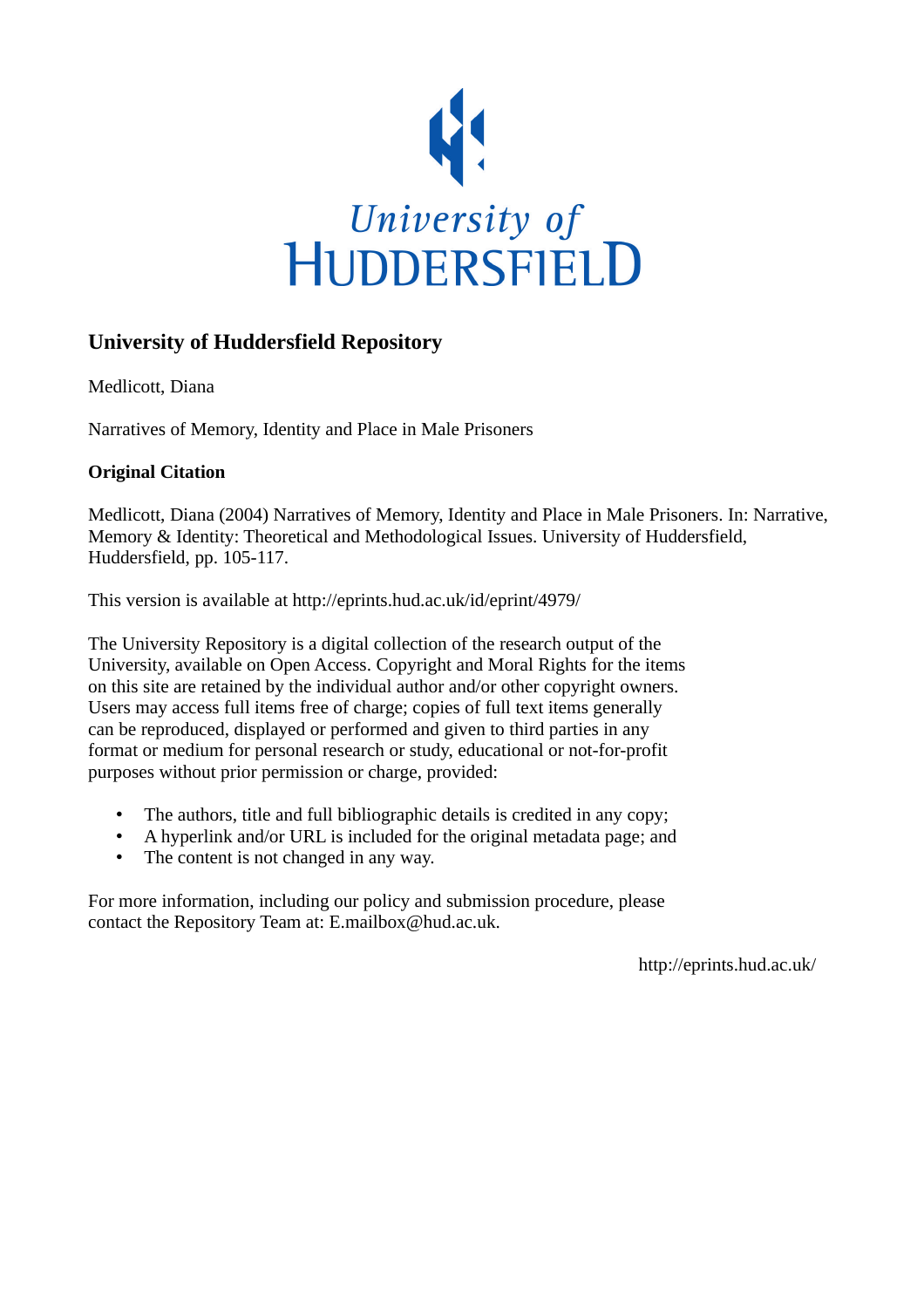# 10 Narratives of Memory, Identity and Place in Male Prisoners DIANA MEDLICOTT

#### **Introduction**

This paper looks at some aspects of memory and identity in relation to male prisoners and their sense of place. Prison is, for those entering it, an exemplary life event, in terms of the jolt it gives to memory and self-image. In prison, there is all the time in the world to sit and think, and remember. Memory is a source of joy and of torment.

 I begin by offering a brief illustration of this. James (L6), a prisoner in his late thirties, told me about the house he lived in for the first nine years of his life. He could remember every detail of every room, even down to the roses around the small garden shed in the garden, and he talked me through each detail. He dreamed of going back to this house in south-west London, and one day buying it out of his burglary earnings. Then he became embarrassed and berated himself for sounding 'daft'. He had never voiced this desire before.

 What he was disclosing was an aspect of his identity - a profound attachment to place, and to the person he used to be in that place. It lodged in his memory and became woven into his personal identity and his sense of place.

 When he was nine, his parents split up, and the house was sold. That was the end of his life in that place, but not the end of that place in his life.

#### **Place Identity**

Places are indeed a fundamental aspect of most existence in the world … they are sources of security and identity for individuals and groups of people.

(Relph, 1976:42)

 The development of self-identity happens in the physical world of objects and things, and the very spaces and places in which they are found (Proshansky, Fabian and Kaminoff, 1983). Place is part of the socialisation process. Being rooted and having a sense of place have both conscious and unconscious dimensions in the development of self-identity. The internalised boundaries of places are part of how we experience being an individual in a world full of places: "to be human is to live in a world that is filled with

105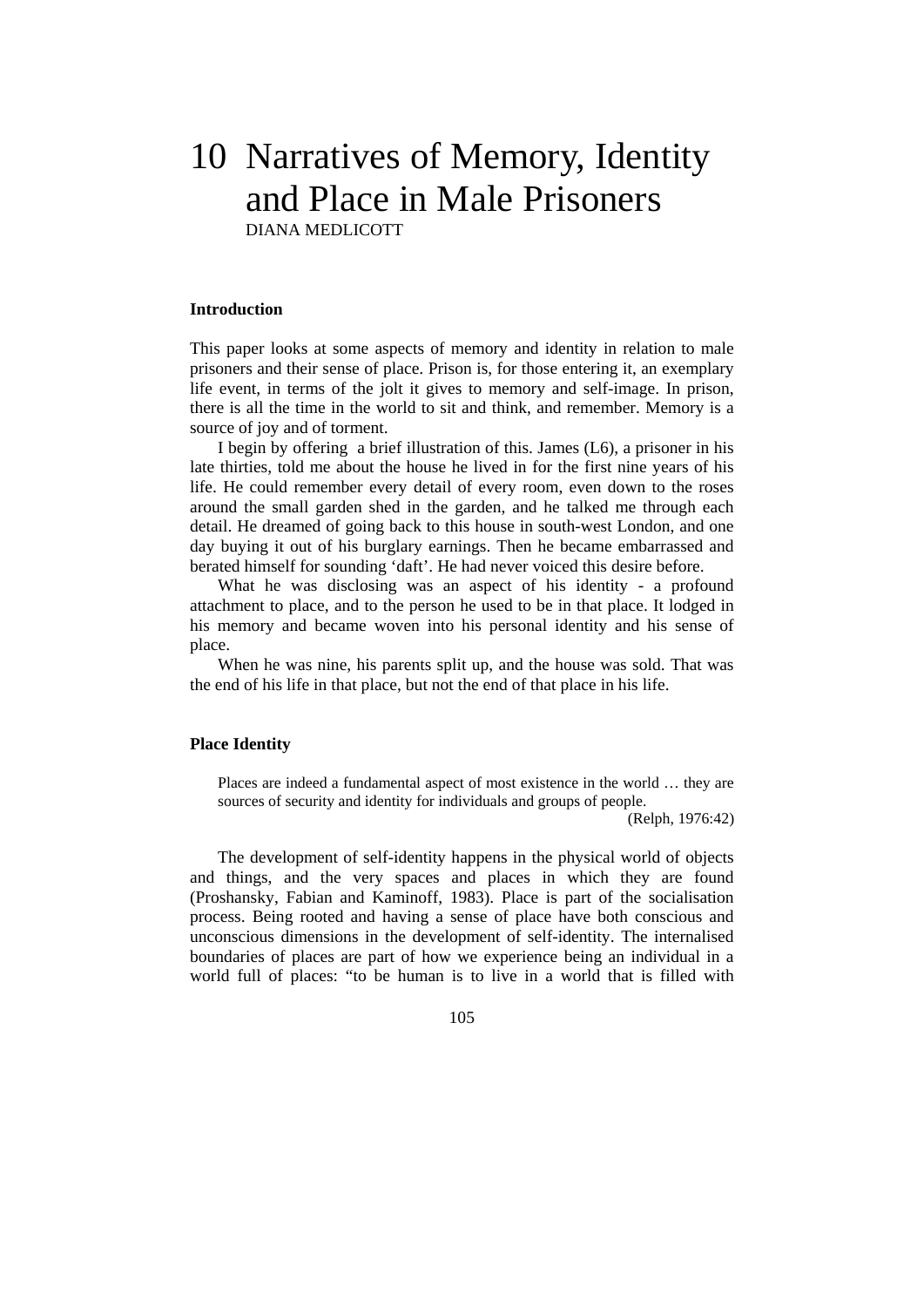significant places: to be human is to have and to know *your* (sic) place" (Relph, 1976:1).

*\_\_\_\_\_\_\_\_\_\_\_\_\_\_\_\_\_\_\_\_\_\_\_\_\_\_\_\_\_\_\_\_\_\_\_\_\_\_\_\_\_\_\_\_\_\_\_\_\_\_\_\_\_\_\_\_\_\_\_\_\_\_\_\_\_\_\_\_\_* 

 Entry into prison, however, tends to make explicit for prisoners many aspects of place that have hitherto remained unconscious processes. When they first see the size of the cell in which they must spend up to 23 hours a day, they experience a range of reactions from shock to panic to outright claustrophobia (see Medlicott, 1999; Medlicott, 2001: 96-97). When they register that it contains a toilet, and that this small space is shared with a stranger, they begin to realise how great an adaptation they are being forced to make (Medlicott, 2001:97). They have entered a pared-down environment characterised by paradoxical extremes. Of course there are extremes of deprivation and social isolation, but at different times there are opposite extremes of noise and silence, savage humour and grief, enforced community and lack of privacy. Their entry into this special place is marked by mortification and humiliation (Goffmann, 1961). They become aware that they are in a place seemingly designed to break down individual identity. They are allotted a number which will have more significance than their name. The internal and external architecture, the uniforms, regimes, timetables, rules, punishments, impersonal bureaucratic procedures, bars, locks and deprivations all serve as assaults on self-identity, self-esteem, dignity, and autonomy. Prisoners experience a range of emotional reactions related to this place. Some become mentally ill. Some commit suicide. Some become violent, others passive and institutionalised. It is an assumption of this paper that because of the extremes of the prison as a place, and the wide range of reactions, the *maintenance* of self-identity is problematised.

 In this problematic territory for the self, it is not surprising that place identity, encompassing both the places left behind as well as responses to prison, becomes an important feature of adaptation.

 The places left behind comprise an environmental past, "a past that consists of places, spaces and their properties which have served instrumentally in the satisfaction of the person's biological, psychological, social and cultural needs" (Proshansky et al., 1983). This past becomes embedded in the self, as "a sub structure of the self-identity consisting of cognitions about the physical world" (Proshansky et al., 1983). This sub-structure, or 'place-identity' is unique and individual, since each person records and retains memories in different ways. Each has needs and desires that are different, and that are gratified to varying extents in different settings. So the acquisition of a placeidentity is not a uniform process, more a "potpourri of memories, conceptions, interpretations, ideas and related feelings about specific physical settings as well as types of settings" (Proshansky et al., 1983). **Methodology**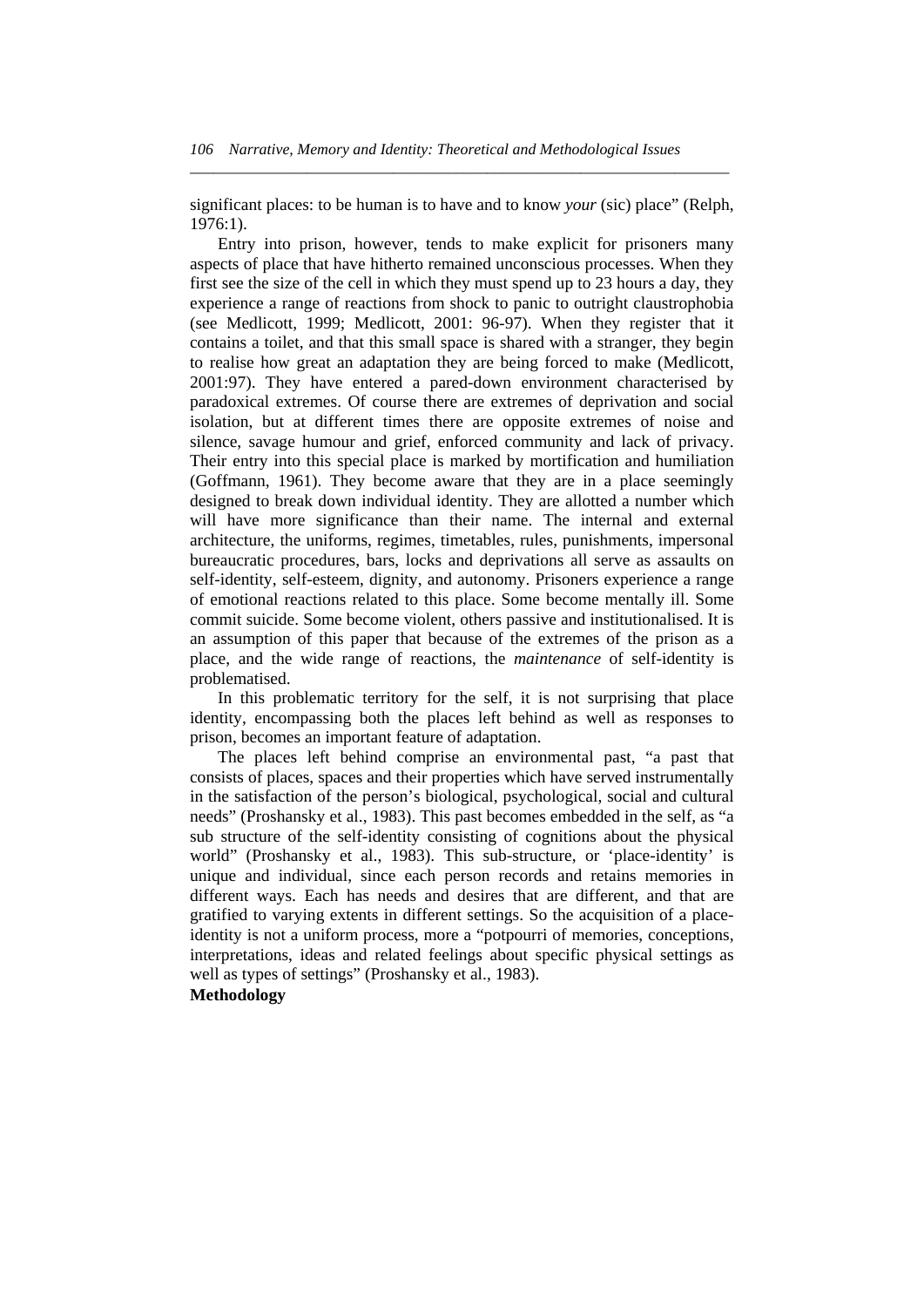This paper draws on two pieces of research in which narratives were gathered from male prisoners, both remand and convicted, in two prisons, one in London and one in the Midlands. Both prisons were old, Victorian and overcrowded. Many prisoners were doubled up in cells designed for one. Out of a total of sixty narratives, I have chosen to focus on only a few.

*\_\_\_\_\_\_\_\_\_\_\_\_\_\_\_\_\_\_\_\_\_\_\_\_\_\_\_\_\_\_\_\_\_\_\_\_\_\_\_\_\_\_\_\_\_\_\_\_\_\_\_\_\_\_\_\_\_\_\_\_\_\_\_\_\_\_\_\_\_\_* 

 The narrative gathering was based on a 'philosophy of listening' (Corradi di Fiumara, 1990) within a strategy of disciplined empathy. This recognised that prisoners were partly agents, insofar as their autonomy and conduct comprised a continuous flow through the time and space of their lives, and partly constrained, by social and economic forces and life events, such as entry into prison.

 The capacity of the human scientist to empathise with other human minds is a distinctive and indispensable capacity (Dilthey, 1977), particularly useful in social research in difficult environments. Empathy was achieved by being frank with prisoners about the purpose of the research, respecting them as knowledgeable sources about the matters under scrutiny, being nonjudgemental about their offences and statuses as prisoners, and protecting their confidentiality. One aspect of this respect concerns my characterisation of the prisoners as 'tellers', rather than interviewees. Interviewees are the object of the interviewer who is the pro-active subject. 'Tellers', however, are subjects, authors of their own narratives. They do the telling. The researcher becomes a complicit listener, who prompts the teller from time to time.

 A narrative is a life-plot which the individual produces to make sense of events and experiences. Narrating, or 'telling', is one way in which people tell what they know about who they are. "The fact that people believe they possess identities fundamentally depends on their capacity to relate fragmentary occurrences across temporal boundaries" (Gergen and Gergen, 1993). So narrating is the activity of telling about identity. The narrative told is the timebased story of the self, emerging like an unravelled thread from past experience, existing in the here and now, and capable of looking forward into the future. Identity is thus constituted by practice in life, reflection on experience, and telling this story to self. and possibly to others. Through experience and activity, each self has its own unique pattern, much of which is privately organised by memories upon "the string of our self" (Mead, 1934:136).

 Place identity is acquired both cognitively and as a form of attachment, with significant meanings which far outstrip the functions and attributes of places. Exchanges with tellers who had highly abusive backgrounds made clear the complexity and ambiguity of affective-evaluative dimensions which connect individuals to specific settings (Proshansky et al., 1983), and at the same time point up the sheer elusiveness of these dimensions.  $\text{Hal}^1$  (B7)

l

<sup>1</sup> All names have been changed to ensure anonymity.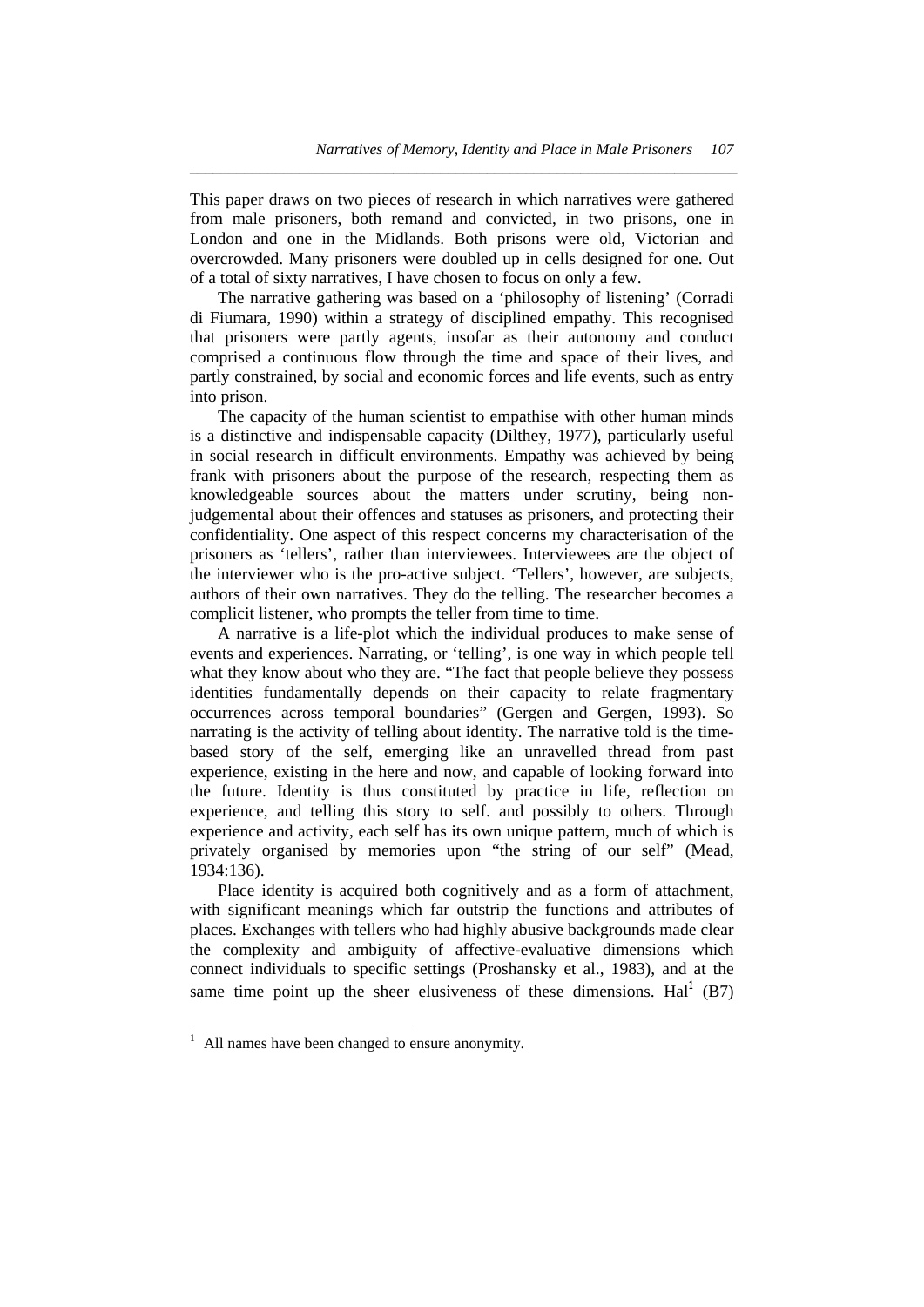claimed that his home life was perfect, with a loving mum and dad. After a long silence, his voice dropped and he spoke of appalling maltreatment interwoven with the homely details of a washing machine, the fireside and toys at Christmas time. Out of the 'potpourri' of his remembered past, the place setting was elusively impregnated with the flavour of specific parental abuse.

*\_\_\_\_\_\_\_\_\_\_\_\_\_\_\_\_\_\_\_\_\_\_\_\_\_\_\_\_\_\_\_\_\_\_\_\_\_\_\_\_\_\_\_\_\_\_\_\_\_\_\_\_\_\_\_\_\_\_\_\_\_\_\_\_\_\_\_\_\_* 

 Hal's responses demonstrate a central tension to do with place identity, between *expectations grounded in common knowledge*, and *affectiveevaluation of experience.* Hal, like other inmates, has a sentimental attachment to home as a loving place, even though it was the place where he, like many other tellers, was beaten and abused. There remains this tension in his placeidentity, between what is expected, and even idealistically imagined, of a home setting, and the painful memory of how it actually was.

 Prisons contain people who have disproportionately suffered abusive family environments (Livingston, 1997), maternal deficits (Rieger, 1971), childhoods in care, familial physical and/or sexual abuse (Lester, 1991; Wilkins and Coid, 1991; Coid et al., 1992; Liebling, 1992). Such abuse in this sense is conceptualised in the literature as an abstract causal variable, presaging a troubled life. But Hal reminds us that it is also a set of live memories, *indelibly attached to the places and settings in which it occurred.*, and saturated with conflicting emotions.

In what follows, I have singled out some extracts from narratives<sup>2</sup> which relate only to one dimension of place identity - the attachment for place. Does the attachment for former places last, despite incarceration? Or do prisoners cut themselves off from attachment to places which, for the time being, they can no longer be part of? Do attachments for the prison place form, and if so, how are they expressed?

 It is an important principle, in what follows, that the narrative material is not over-shaped into an artificial typology, which would simultaneously disrespect identity, and drain the material of its expressive significance.

#### *Places Where They Know Who You Are*

l

Lee (L2) has absolutely no interest in the town and area to which the prison belongs. Despite residing in its prison for some years to come, he says he has never been there. And in a sense, he has not. Transported by van from another prison, and several others before that, he could well be anywhere in England.

 For him, prison has no significance as a place: "It's just somewhere where time stops until the sentence finishes." He puts no particular effort into making his cell an imitation home: he does not personalise it in any way. His cell-mate has photos up, but the only thing on display on Lee's side of the tiny cell are

<sup>2</sup> I am grateful to Cathy Morris for sharing the interview and transcription work for some of the narratives referred to in this paper.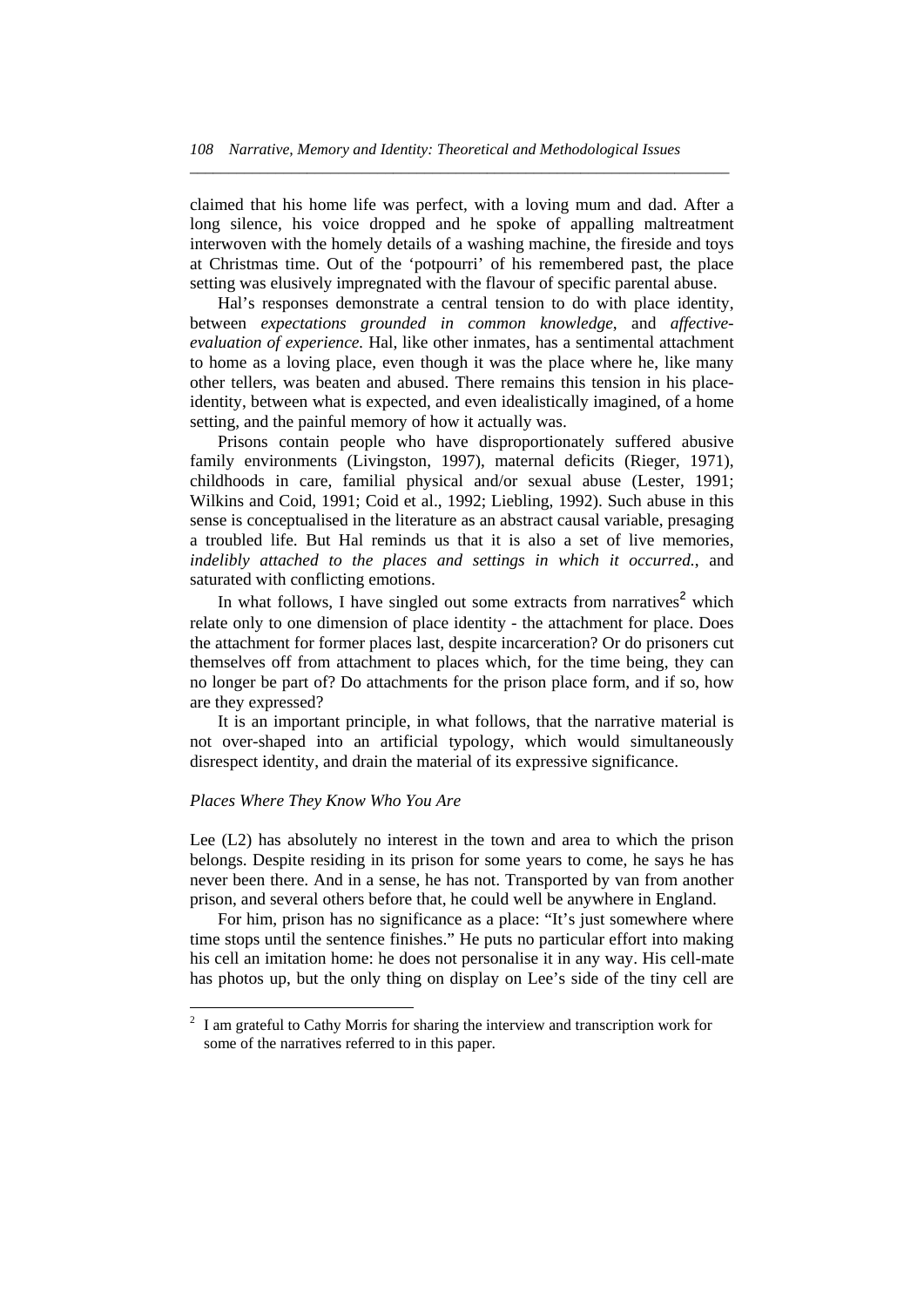toiletries. "I am not too happy with people coming in my cell and saying 'oh who's this', coz they don't know them, my family and friends. It seems an invasion of privacy, you know what I mean?"

*\_\_\_\_\_\_\_\_\_\_\_\_\_\_\_\_\_\_\_\_\_\_\_\_\_\_\_\_\_\_\_\_\_\_\_\_\_\_\_\_\_\_\_\_\_\_\_\_\_\_\_\_\_\_\_\_\_\_\_\_\_\_\_\_\_\_\_\_\_\_* 

 So he keeps his photos in a box and ritually gets them out once a week to look at. "It's just that I see them as different sections - my outside life is that half, and my prison life is this half, it's just the way I have done it for years".

 He is robust about the torments of memory. "It sounds mad but when I am running (on the treadmill in the gym) I can remember running down country lanes out there, and that's how much my mind wanders." But he does not mind at all being reminded of what he is missing back home: "I mean every time I am on the phone I am hearing something that has gone on there. And letters - a lot of it is telling me what people are doing, and I don't mind being reminded. I like to still know what is going on".

 Lee minds the lack of control over his life in prison, but he has learned to conform:

I wanted to be category C, so I started playing their game - following their silly little rules, being civil, working. You can't say no to anything, you can't win like that. They tell us what we have got to wear, what time to get up, what time to be behind the doors. I am used to it now though and there is nothing I can do to change it so I just go along with it.

 Back in his home town, he has never personalised where he lives. "I only really have places where I sleep. I see it as somewhere to go back to at the end of the day. TVs, cookers, pots, utensils, all of that, I wouldn't say it's home, no it's just somewhere to sleep, that's it, that's all home is to me."

 Nevertheless, when asked where in the whole world he would like to be released to, his face lights up and he instantly names the small town where he previously lived for 14 years. He grieves for it, in that "I feel lost and missing out of things, but that's why I get the local papers so I know who's doing what". So the loss is only temporary, as he visualises himself there in his past life, and imagines returning there at the end of his sentence. This sense of belonging is not particularly tied to the fact that his family are also there. He has children, parents and a brother, as well as extended family. But they are not the attraction of this place. He very rarely sees any of them and "our lives are on different lines". Despite feeling no strong ties to family or a place called home, he feels a strong attachment to the community itself:

I suppose it's all about knowing people, little things like walking down the shop and them knowing what papers you want, and they know who you are, and your name. I like familiarity.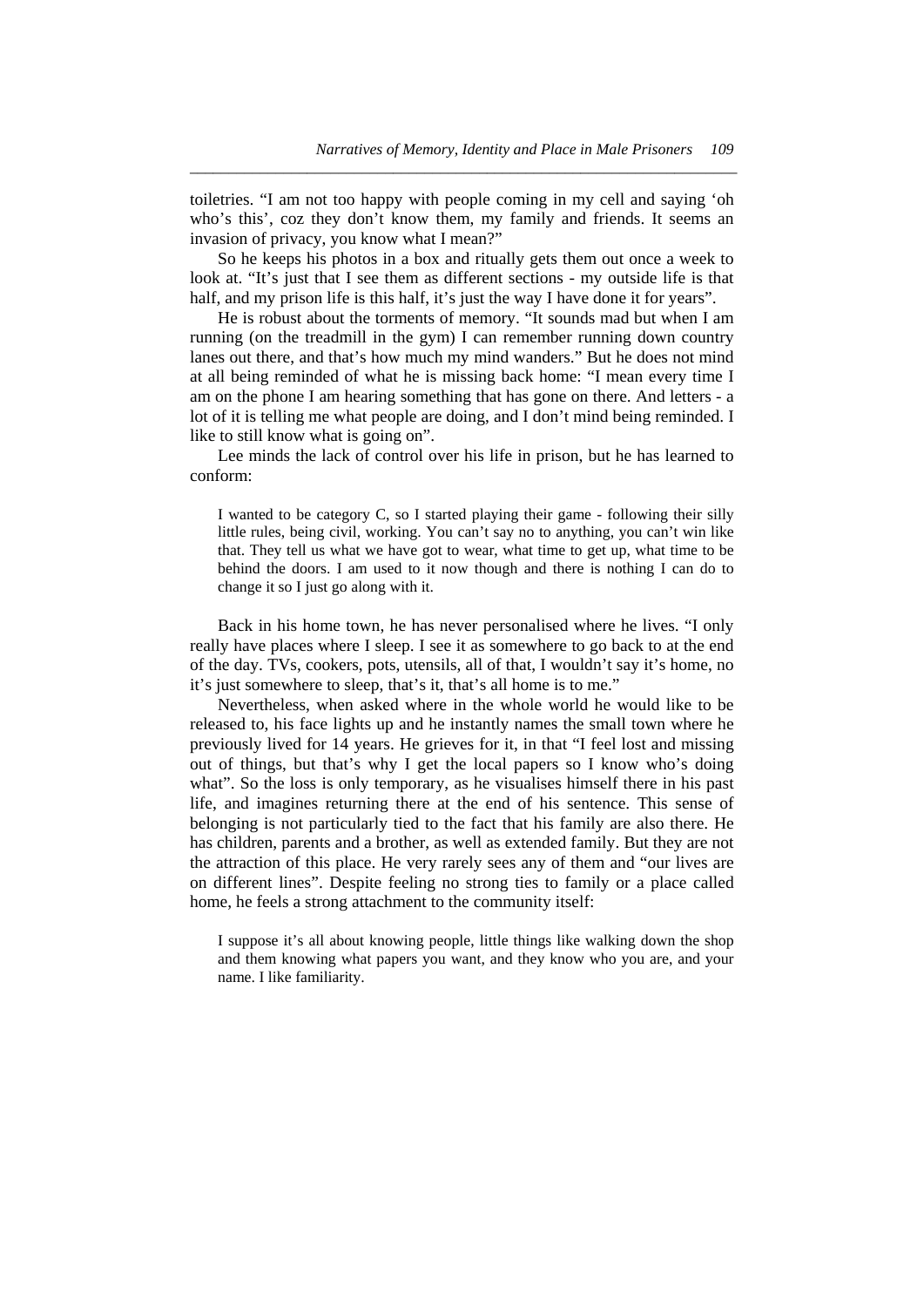Later, he describes the town as "community based: I mean it's a pretty fair size, and I know almost everyone and almost everyone knows me. I walk down town and people say hello. All the way down. I like that".

*\_\_\_\_\_\_\_\_\_\_\_\_\_\_\_\_\_\_\_\_\_\_\_\_\_\_\_\_\_\_\_\_\_\_\_\_\_\_\_\_\_\_\_\_\_\_\_\_\_\_\_\_\_\_\_\_\_\_\_\_\_\_\_\_\_\_\_\_\_* 

 He does not envisage any trouble in going back, because he has done it after previous sentences: "I'll just go back and slot back into life".

 Lee's place identity expresses itself in an attachment to neighbourhood and community. Cells, rooms, and houses are not home to him: home is the feeling of slotting into a community. This attachment is strong enough to enable him to get through his sentence, outwardly conforming for strategic reasons, but feeling no attachment or even involvement in this section of his existence. "Prison life is a different life, you know what I mean? I don't choose to be in here and I don't choose to mix. Out there you pick and choose, don't you? It's like two separate departments".

 Prison is just the department where time has stopped for him; he still projects himself into the community he is missing, feeling involved in its goings-on and missing being a part of it.

#### *Setting Aside Where I Used To Be*

This contrasts strongly with Daniel, facing the same length of sentence as Lee. Daniel misses his home town, dreams of his girlfriend and children, but says determinedly that the prison is home now because "this is where I'm gonna be for the next few years". He says that he feels safe and comfortable and he settled in quickly. In his previous prison, this was not the case; it felt strange and he could not settle, until he got some work. Work is the thing that makes him feel settled: "Any work I do, I get into. Even if I don't like it, even if I wanna move on, I know I'll stick to the job". He has a long sentence ahead of him, and in relation to his home outside that he has to "set it aside for a bit". Even if he was moved to another prison, he says that would become home within a few weeks, because that would be the place where he was employed.

 Unlike Lee, who consciously resists any attachment to anything in prison, he consciously seeks involvement. Within a couple of weeks at a prison, he describes himself as having made friends. In this prison he has started Spanish classes, and IT. He attends church, reads, writes letters and rings his friends and family constantly. He says that he misses home, but on a homesickness scale of one to ten only places himself as "stuck in the middle" and says "To be honest, it's nice to be here". He derives comfort from things he took for granted outside:

You just appreciate the trees and stuff (in the exercise yard). I mean, on the outside, you just walked past them and didn't really see them.

 Daniel's place identity is adaptable; whatever prison he moves to, he quickly makes friends and gets on with the job of building himself a life of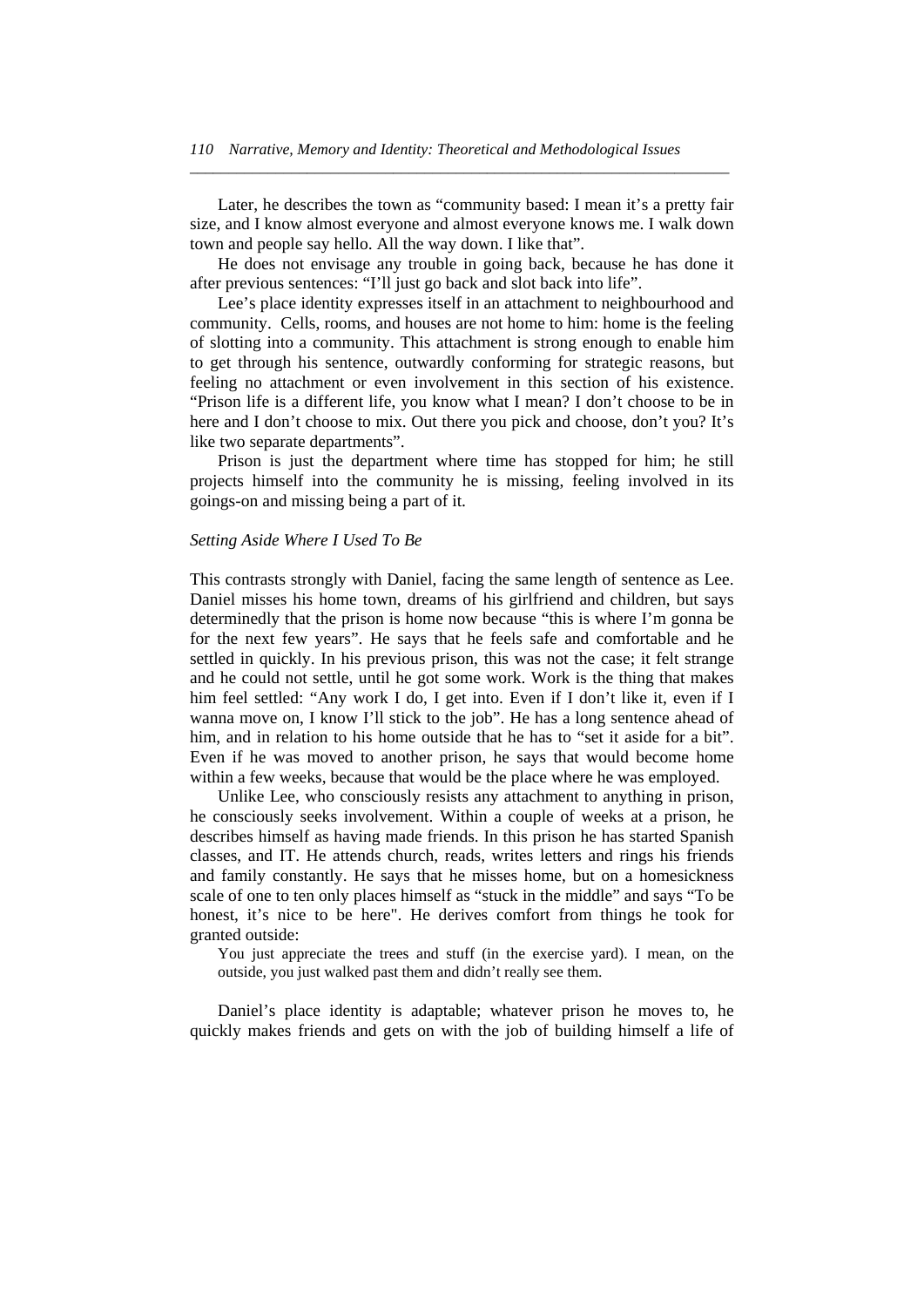classes and routines. It could be said that he "makes place" wherever he happens to find himself.

*\_\_\_\_\_\_\_\_\_\_\_\_\_\_\_\_\_\_\_\_\_\_\_\_\_\_\_\_\_\_\_\_\_\_\_\_\_\_\_\_\_\_\_\_\_\_\_\_\_\_\_\_\_\_\_\_\_\_\_\_\_\_\_\_\_\_\_\_\_\_* 

#### *Getting Attached to the Space I'm In*

Liam (L8) was a shy and withdrawn teller. He is from the area local to the prison, and described himself as very attached to it - "home is really an area, some streets and places I used to go". He listens constantly to the local radio station and has a highly developed sense of being in his home area even though he is behind bars. He did much of his growing up in prison, and really liked his time in young offender institutions, particularly "the routine, and the education and stuff". Now 23, he is still pursuing education, in the form of literacy, numeracy and social skills, and because he cannot cope with leaving the landing, the teacher comes to his cell. He is often to be seen on the landing, standing by the door of his cell, watching the bustle but somehow remote and removed from it. He told me "It's dangerous to be a quiet person in prison. They don't like it if you never say anything. I'm still quiet but I can talk to people now. Prison has really brought me out of my shell".

 Despite having a partner and two children, it becomes clear that for him home is still the parental home: "I mean it's always the same, it's there. It's not gonna change. Well the house won't change. I suppose there'll be changes in the streets, places will have closed down and that, but it would only change for me if one of my parents died". He always gets attached to his cell, and hates being moved. Even when he was moved from the standard regime to enhanced (an improvement in conditions), he said "I was very upset. Yes I missed it for a while. I get attached to the space I'm in".

 In a previous prison Liam was doubled up with someone he had grown up with; they put up curtains and other frills, and his cell was "like a home from home". This last phrase was used several times about prison, and his closing remark about prison was "It's a place of refuge, a home from home. Somewhere safe, somewhere without drugs". But the most telling remarks came earlier in a discussion about the structure and routine of prison:

It gives me a sense of comfort to be here. I like it … the way it … well it wraps me up and makes me feel safe.

 Liam is a young man whose life was shattered by repeated drugs offences. He cannot cope on the outside, but likes the feeling of being looked after in prison. He gets free from drugs in prison and feels strong attachment to whatever place he is in. For him, prison is a dependable place that allows him to be a dependent. This attachment to prison is not serving him well; it will ensure that he continues to return again and again.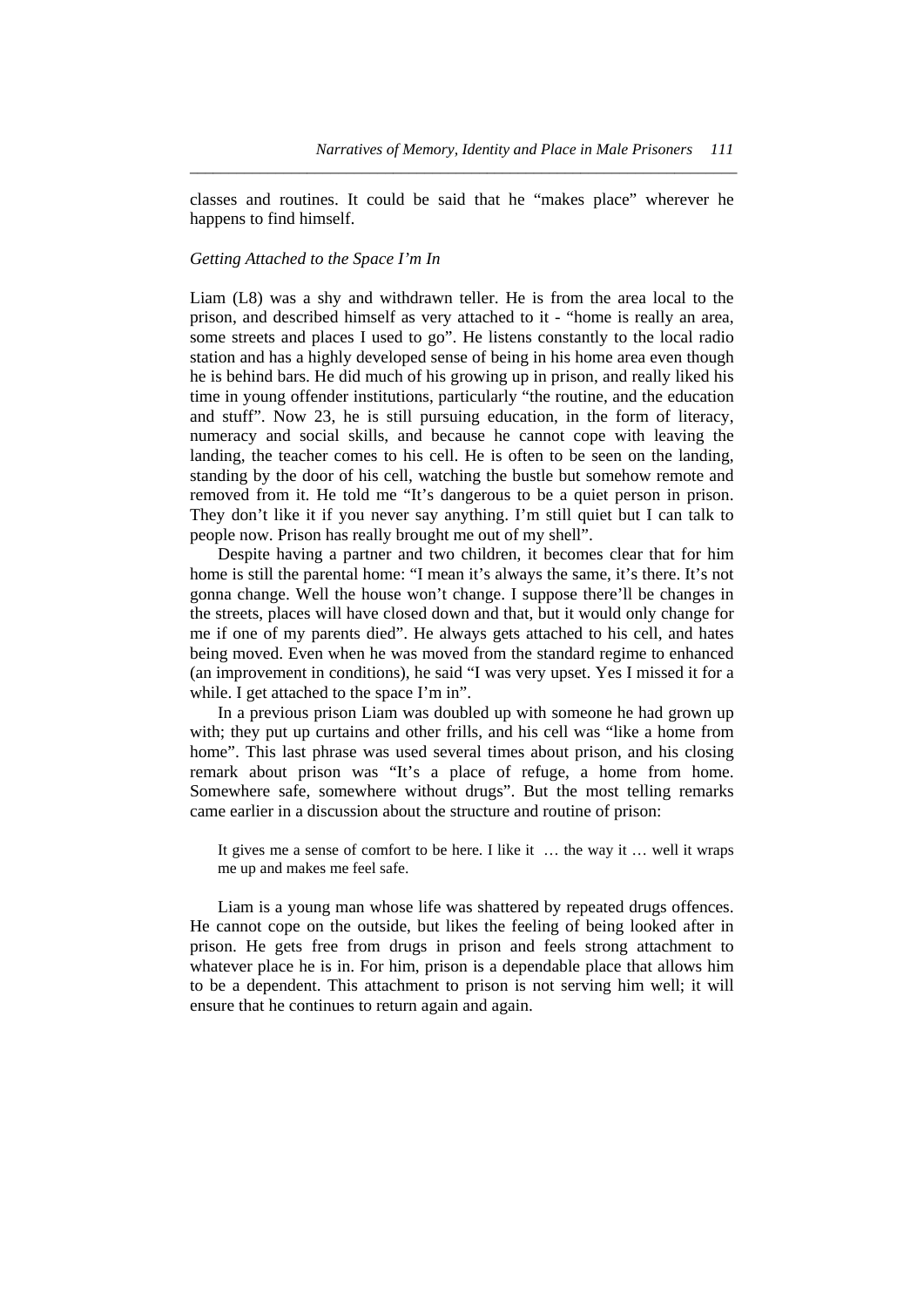#### *An Imagined Place, Somewhere Else*

Clive (L1) is coming to the end of a life sentence. He has served twenty two years and has two more to go. In these years, he has been moved from prison to prison. When he knows he is staying somewhere for some time, he personalises his cell, and he describes this as "setting up". "There have been prisons where I've gone, and in a funny sort of way - and it kills me to have to admit it - I've liked staying there, I suppose it's always there, there's a sense of home. You feel welcome there, you feel good there".

*\_\_\_\_\_\_\_\_\_\_\_\_\_\_\_\_\_\_\_\_\_\_\_\_\_\_\_\_\_\_\_\_\_\_\_\_\_\_\_\_\_\_\_\_\_\_\_\_\_\_\_\_\_\_\_\_\_\_\_\_\_\_\_\_\_\_\_\_\_* 

 He has been in this prison for six months, and hates it. He has not set up his cell. "I live very sort of like sparsely, very minimalistic at the moment in the sense that if I leave it like that, that shows people that I am not staying. I'm moving on".

Clive is currently discussing his place identity in letters to his sister:

We are actually talking about this issue, about 'home' and my sense of identity. C (name of northern town) is my home, but I don't feel that I belong to it. Life has moved on out there, but I haven't because I am still in here. My environment is the same, the only difference is that I have got older, my family out there have got older and have got on with their lives. My two eldest nephews were nine when I first came into prison … they are now thirty, thirty one, and have their own children. So yeah life has moved on for them, but it hasn't for me. So I said to my sister, although C is my home and was when I first came into prison, it does give you a sense of identity where I am from, but I don't feel I belong to it. If someone said where are you from, I would say C, because I can't turn around and say 'nowhere'. But "this is a ghost town and there is little more to offer", to quote that song by the Specials. It's a lost cause for me. If I went back I would go there because my family is there, but there is nothing there to hold me, except my loyalty to my family.

 Clive has formed an attachment with London, a place he has never lived, and when his life sentence ends, he dreams of going to live there. This attachment has come about in elusive ways. He spent some time in a prison in the South East and met a lot of people from London that he really liked. He has visited London several times, in the town visits that lifers are allowed toward the end of their sentence. He remembers driving around the M25 and listening to Capital Radio, and feeling a significant actual link with London - "I have never had that with anywhere else. That kind of relationship in the sense of being somewhere and thinking that it's part of you, or you are part of it".

In a way, Clive  $(L1)$  is trying to expand his place identity: he knows he cannot leave his connections behind, but he has an imagined ideal of another place which he will feel part of, and which he already feels a relationship with. This place offers the person he has become, through his life sentence, the chance of a fresh start.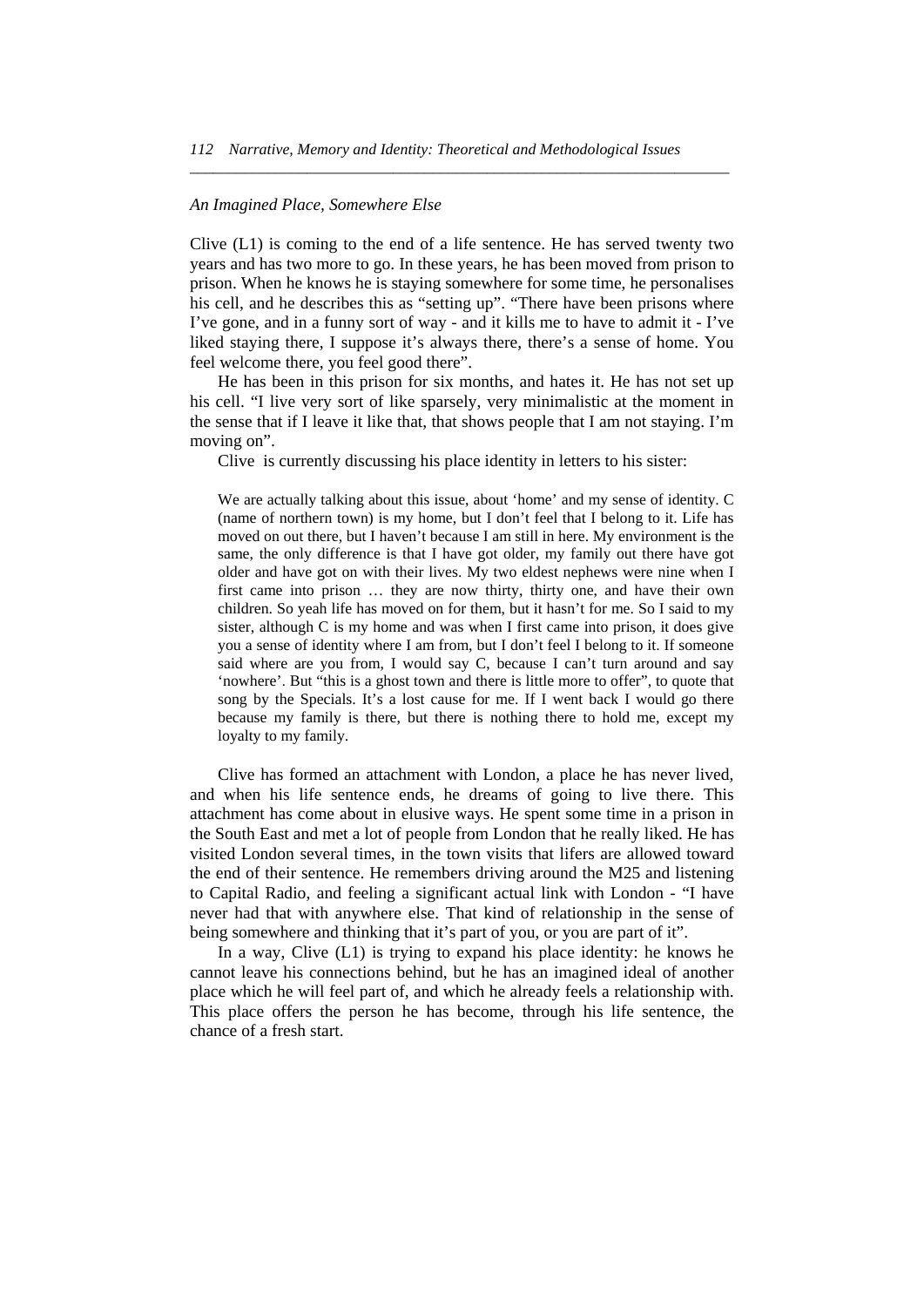### **The Cell**

The place within prison itself which arouses the most profound feelings of both attachment and terror is the cell. When prisoners first come into prison, they usually go through some form of induction. This is not the cell they will spend months or years in, but it has much to teach them about what lies ahead:

*\_\_\_\_\_\_\_\_\_\_\_\_\_\_\_\_\_\_\_\_\_\_\_\_\_\_\_\_\_\_\_\_\_\_\_\_\_\_\_\_\_\_\_\_\_\_\_\_\_\_\_\_\_\_\_\_\_\_\_\_\_\_\_\_\_\_\_\_\_\_* 

As soon as you come in you start realising how small the cell is, and how long you might be doing in it. That's when it all hits you. If I'd been remanded before, or been in a police cell, I might have been able to handle it, but the first time you come inside … I cannot even begin to tell you … (weeps) it's just such a big shock.

 You keep on thinking of the years you have to do, in this little space … you are in it for 23 hours a day … well, you can imagine for yourself … (weeps). Trying to survive is a problem … it's not possible (weeps). (Paulo B11)

#### Degradation is inevitable:

There's a toilet in the cell, it's very basic … you've got your cellmate with you … you tend to feel like an animal … there isn't even room to have a wash-down of me body if me cell-mate's there. (Tim B20)

 But as time passes, prisoners are placed in more or less stable locations, and after some time on a particular wing, some - and I stress that this is not all begin to find ways to express their moral identity that are integrally bound up with the cell as place:

We don't touch other people's beds, no. If you had a lot of people in the cell, you might sit on them. But apart from that no. We share tapes or books, things like that. But I'd always ask first. You've still got that common ground, where you ask. It's prison, but you have your own property. (Gerry B19)

 A lifer explained how the cell offered a space in which to constitute his identity:

Yes, it feels like my space, my home really, and that matters to me. When you start to get a few bits and pieces, and when you get your own radio, a few tapes, some books, and some pictures on the wall, it then develops into your little sanctuary, as it were. (George B17)

 As a place of significance and meaning, the cell is not equivalent to the originating home, and yet, for the coping inmate, it can come to provide a foundational grounding in the prison world, from which all other places in the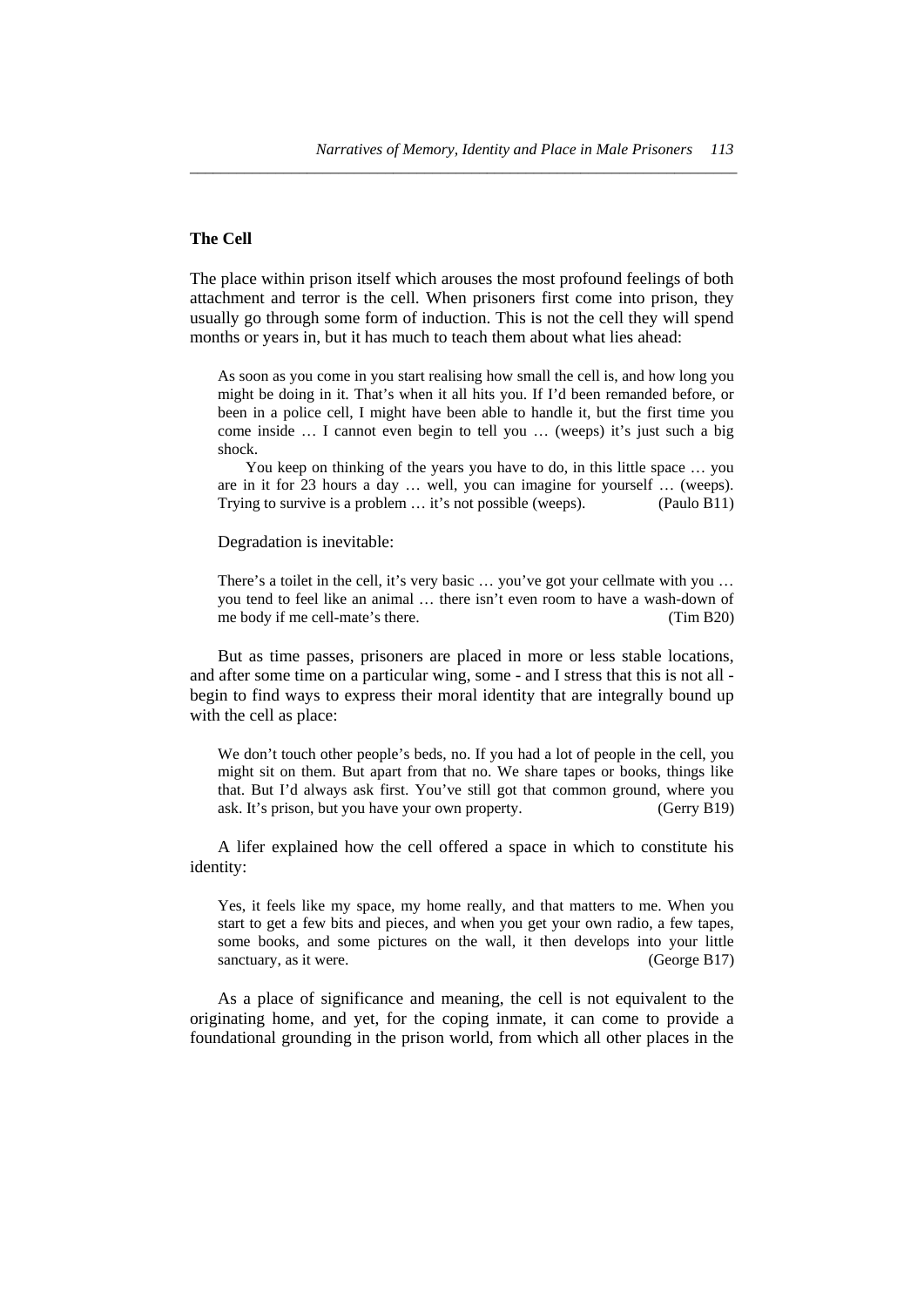*\_\_\_\_\_\_\_\_\_\_\_\_\_\_\_\_\_\_\_\_\_\_\_\_\_\_\_\_\_\_\_\_\_\_\_\_\_\_\_\_\_\_\_\_\_\_\_\_\_\_\_\_\_\_\_\_\_\_\_\_\_\_\_\_\_\_\_\_\_* 

prison exist relationally. Enclosure is not always a negative experience for the private self (Prost and Vincent, 1991): many prisoners experience the enclosed space of a cell as a form of protection. For one thing, it can seem like a protection from the bullying or violence from other prisoners or prison staff. The cell is a *here* from which the prison becomes known and endured, and a t*here* to return to, often in relief from the institutional day. It is a *here* out of which prisoners come at the start of the day, and can carry in their minds as a *there,* to which they *must* return for the long overnight bang-up. Where shared, it comprises a place where the social characteristics of respect for others' property and space remained live and practised, keeping the semblance of social identity going. But, if shared, it can also be a place of terrible confinement with an unpleasant, aggressive, noisy, smelly and incompatible stranger.

 As generalised *place*, the cell is a *must* place for the self, enclosing the body. Yet, through boundary and enclosure, and with some luck in relation to cellmates, it offers the minimal conditions to make a symbolic place for the self.

 The characteristics of cells, bare and minimal as they are, are synthesised by prisoners in such a way as to provide the grounds for their adjustment. A true home is one to which persons return voluntarily: the cell is an imitative home, because the return to and confinement in it are compulsory. The homemaking, then, is a *constitutive* act on the part of the coping inmate, involving emotional and cognitive work. The cell, although cramped and badly designed, offers just enough to enable this constitutive work to be begun. Despite the lack of space, the compelled sharing of it with an unknown and possibly dangerous companion, the lack of privacy, and the enforced humiliations, the cell offers inmates the chance to make a place for themselves. It also provides the opportunity to demonstrate the reality of living in a place where the principle of private property is respected. So the place-making can keep respect for others alive, and thus self-esteem and self-respect are nurtured. The links here between place and identity are profoundly important, because the opportunities to maintain a positive self-identity are so very constrained in prison.

## **Conclusion**

Place identity provides a source of moral survival in prison. Many tellers disclosed lives that, prior to imprisonment, were characterised by economic and social disorganisation, particularly in early socialisation. But, prior to prison, they all had private places, favourite places and forbidden places, which were an integral part of how they viewed their own unique identity. In short, they had a sense of place that acted as a resource when their moral identity was put under threat in prison, and this sense of place performed important symbolic service in the subsequent maintenance or erosion of identity.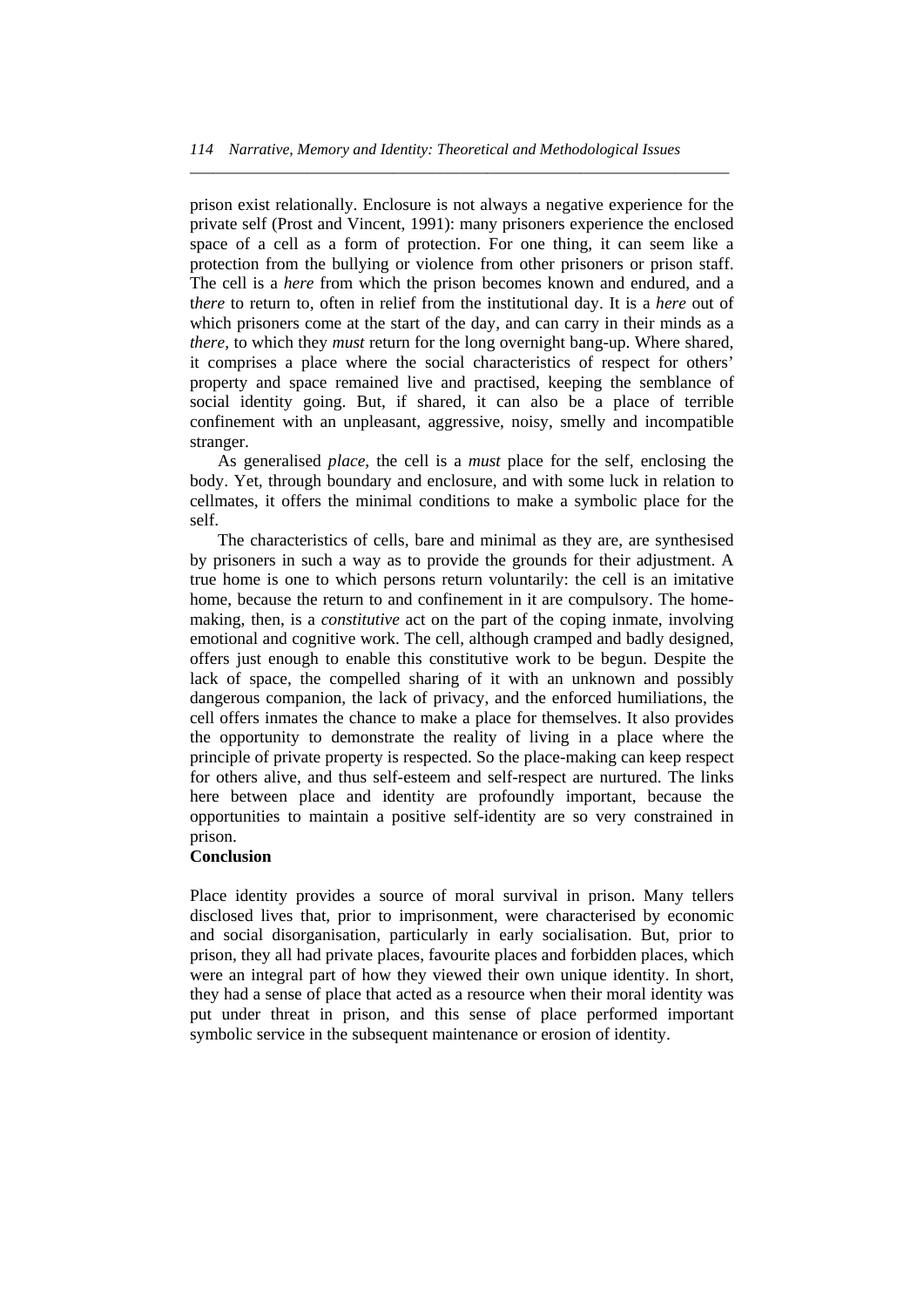Being rooted in place, when that place is freely chosen, gives a vantage point from which to experience life, a sense of positioning or 'placement' in the world and a set of spiritual, social and psychological attachments to a particular place. The capacity and expression of rootedness in place is the foundation both of individual identity and of social membership in some real or imagined community. Prison is not freely chosen; it forces exclusion from the places for which there has been deep attachment - favourite pubs, football grounds and whole neighbourhoods. These can only be visited in memory or imagination, and this causes both pain and pleasure. The shock of this exclusion is traumatic for many. Deep place attachment or rootedness may live on in the mind, but it cannot be nourished by being in the place of attachment. Until they learn to cope with the prison place, prisoners struggle to cope with the assaults upon their place identity, as the reality of prison threatens to swamp a previously taken-for-granted aspect of self.

*\_\_\_\_\_\_\_\_\_\_\_\_\_\_\_\_\_\_\_\_\_\_\_\_\_\_\_\_\_\_\_\_\_\_\_\_\_\_\_\_\_\_\_\_\_\_\_\_\_\_\_\_\_\_\_\_\_\_\_\_\_\_\_\_\_\_\_\_\_\_* 

 In prison there is all the time in the world to reflect on memories of place, and even to feel place attachment strengthened through absence. Prisoners like Lee fight to maintain this attachment whilst disavowing any sense of belonging in prison. It is after all just somewhere where time stops until the sentence is over and they can go back to the place where they really belong, and "slot back into life".

 Some prisoners, however, do consciously develop a rootedness in prison; they adapt to whatever prison they are in, and, like Daniel, pronounce that they "like it here". Acceptance of the prison place, or at least learning to tolerate it, is a significant aspect of the process of adaptation to prison, particularly for those on long sentences. Prison life is relentless; whatever the suffering self experiences, it cannot settle and adjust except by accepting the *'must'* nature of the prison place, that drudgery of place (Relph, 1976) where the body is inexorably tied to a particular place, and has to adapt to the restrictions which go with the place. So part of place identity is reaching some kind of relationship with the space that is to be lived in.

 However, too extreme a place attachment implies an identity which has succumbed to institutionalisation, and drained out the capacity to maintain a place identity in the outside world. An example of this is Alistair (see Medlicott, 2001:150-152), a prisoner in his late forties, who had been in one institution after another since the age of nine, and who told me that when the officers unlocked his cell for association time on the landing, he never bothered emerging. When I asked why not, in a tone of surprise at the question he said "I don't really see the point".

 But for lifers, it is a necessary survival strategy to form a relationship with the prison place in an individual and pro-active way. George and lifers like him describe efforts to make cells significant places for themselves precisely because they want to resist institutionalisation and passivity (Medlicott, 2001). They want to constitute an imitation home and make it individual, and this is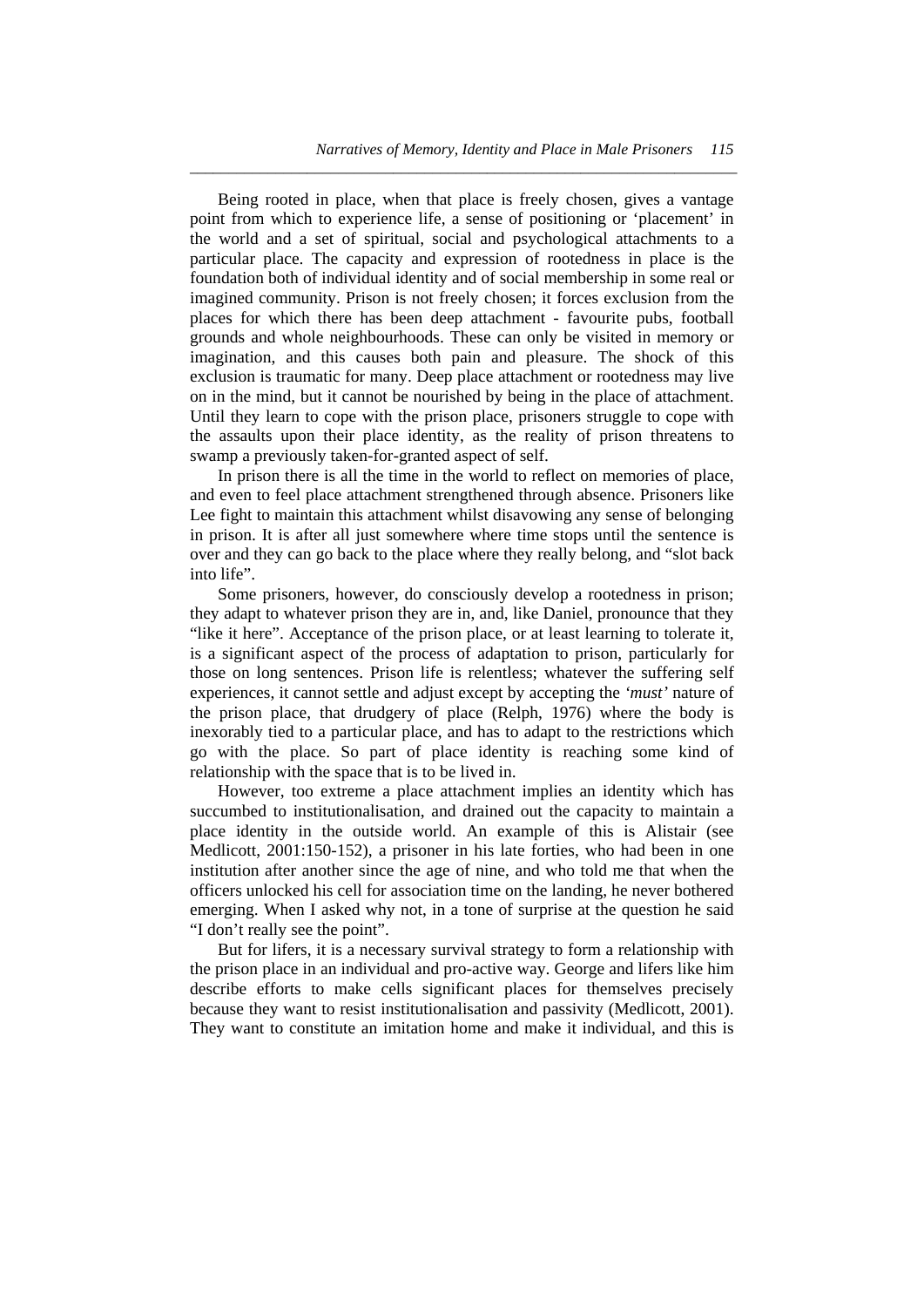an expression of autonomy, an expression of that "largely unselfconscious intentionality that defines places as profound centres of human existence" (Relph, 1976:43).

*\_\_\_\_\_\_\_\_\_\_\_\_\_\_\_\_\_\_\_\_\_\_\_\_\_\_\_\_\_\_\_\_\_\_\_\_\_\_\_\_\_\_\_\_\_\_\_\_\_\_\_\_\_\_\_\_\_\_\_\_\_\_\_\_\_\_\_\_\_* 

 But a relationship also continues with past places, and it does not remain static. Tellers think about these places that are now denied to them, and their internal relationship with those places goes on changing. This relationship affects past images of the self, and future possibilities: like a thread, it runs from *who I was,* to *who I am now*, and *who I will be in the future*. Places are not just things that happen to people: places have a dynamic part to play in self-identity, in learning and growing and responding emotionally and cognitively to experience. You can take a person out of a place, and put them in prison. But the attachment or aversion to that place does not disappear: it remains a dynamic aspect of individual identity, subject to both development and atrophy. Other places get added on: in memory, or in present experience, or in a projected future, the self is always imaginatively and actually in place, comfortably or not, productively or not, but inexorably related to place settings as an aspect of unique identity. Place is one way we define ourselves to ourselves. When prisoners speak of place, they reflect on both boundaries and freedom, and their imaginative aspirations. They are defining themselves to themselves, but more importantly, they are sharing with us who they really are.

#### **References**

- Coid, J., Wilkins, J., Coid, B. and Everitt, B. (1992) 'Self-mutilation in female remanded prisoners II', in *Criminal Behaviour and Mental Health*, 2, 1-14.
- Corradi Fiumara, Gemma (1990) *The Other Side of Language: A Philosophy of Listening*, London, Routledge.
- Dilthey, W. (ed and trans by H. P. Rickman) (1976) *Dilthey: Selected Writings*, Cambridge, Cambridge University Press.
- Gergen, M.M. and Gergen, K.J. (1993) 'Narratives of the Gendered Body in Popular Autobiography', in R. Josselson and A. Lieblich (eds), *The Narrative Study of Lives*, London, Sage.
- Goffman, E. (1961) *Asylum: Essays on the Social Situation of Mental Patients*, Harmondsworth, Penguin.
- Lester, D. (1991) 'Physical Abuse and Physical Punishment as Precursors of Suicidal Behaviour', in *Stress Medicine*, 7, 25-256.
- Liebling, A. (1992) *Suicides in Prison*, London, Routledge.
- Livingston, M. (1997) 'A Review of the Literature on Self-Injurious Behaviour Amongst Prisoners', in *Suicide & Self-Injury in Prisons*, (ed) G. Towl, ICLP 28, Leicester, British Psychological Society.
- Mead, G.H. (1934) *Mind, Self and Society*, Chicago, University Press.